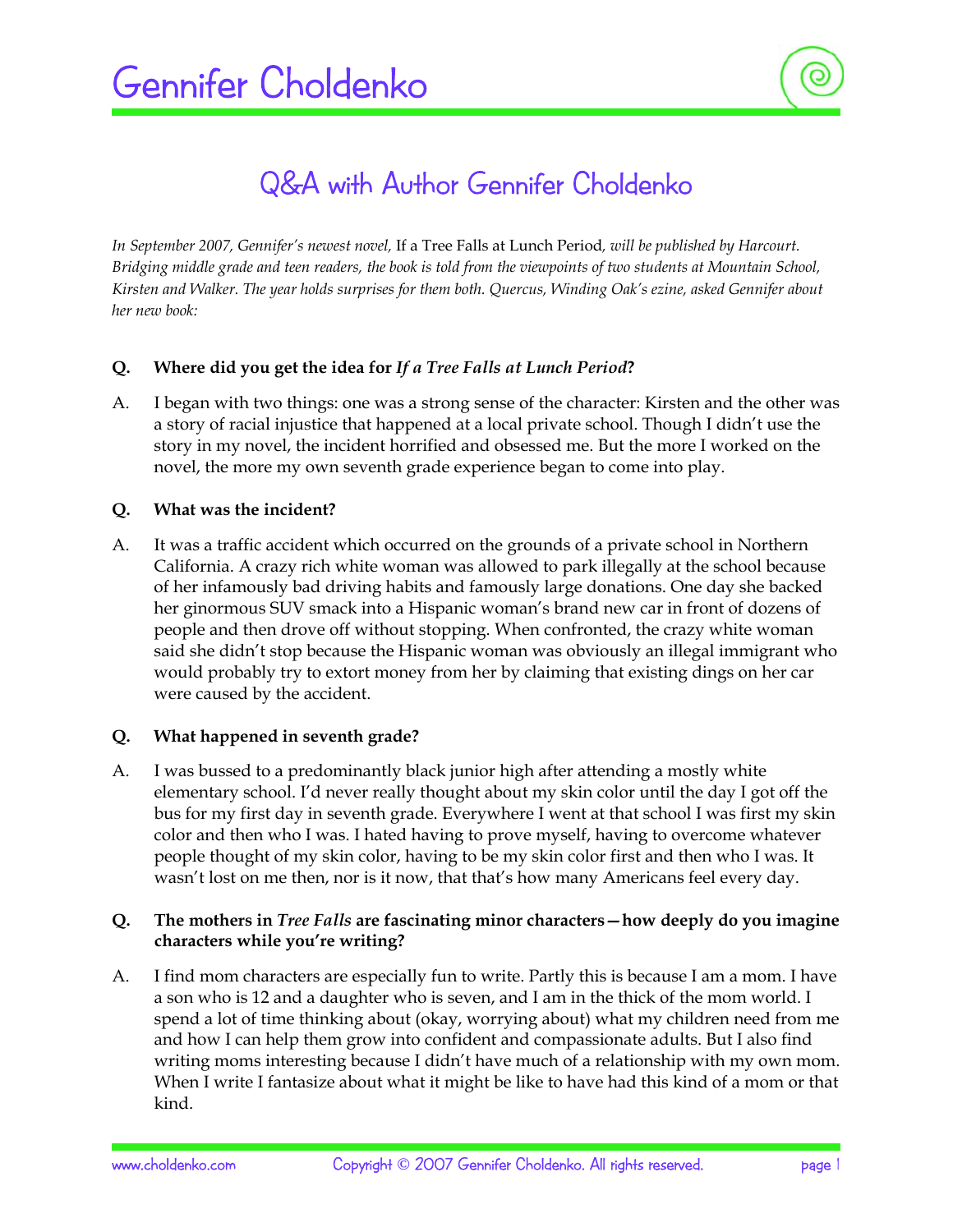In *If a Tree Falls at Lunch Period* I decided to see if I could create a strong healthy mother in Walk's mom, Sylvia. Sylvia certainly makes mistakes as a mom. She makes a huge blunder in the book as a matter of fact. But even so, I really felt like she was a tough, honest, and loving mother—the kind of mother I aspire to be.

 Rachel, Kirsten's mom, was harder to write because there were parts of Rachel I had very little sympathy for. As a novelist you have to love your characters—even when they do or say despicable things. I finally figured out a way into Rachel, when I realized that despite her limitations she truly loved her kids and her husband.

- **Q. Is the Mountain School in** *If a Tree Falls at Lunch Period* **based on a real school?**
- A. No. Mountain School is not based on a real school. I love the teacher Mr. Balderis though and I wish he were real.
- **Q. Who were the teachers, like Mr. Balderis, who inspired you to be a more involved student?**
- A. I was always a very involved student. Because my home life was chaotic and difficult, I found school to be a haven. School was intriguing on an intellectual level and it was the place where the world made sense. People make fun of the quote: *It takes a village to raise a child* but for me those words are really true. I was raised by my teachers more than I was raised by my family.

 And I had many, many terrific teachers: Mrs. Helfand, Miss Brockie, Mrs. Gangsei, Mr. Llwelyn, Mrs. Campbell, Mrs. Rosenthal, Meredith Bullock, Nancy Turrill, Joann Postel the list goes on and on. None of my teachers were exactly like Mr. Balderis, partly because Mr. Balderis is very much a product of current times and when I grew up there was a different zeitgeist. Actually, a little of Mr. Balderis was inspired by a librarian I know. I borrowed a piece of his soul for Balderis.

## **Q. Bullying plays a big part in your work. Why do you suppose you write so much about this?**

A. I am fascinated by what motivates a person to bully. How a bully learns to bully interests me. And most especially I'm intrigued by how a bully rationalizes his or her own behavior to himself or herself.

# **Q. You have very unusual titles for your books. How did you come up with the title:** *If a Tree Falls at Lunch Period***?**

A. Titles are important to me. As I see it, a title must act as a billboard for a book attracting you to it, but once you are finished reading, you experience the title in a different way. A really good title has a twist to it.

 I came up with the title *If a Tree Falls at Lunch Period* the good old-fashioned way: sweat and graphite. I wrote 32 pages of titles for this novel.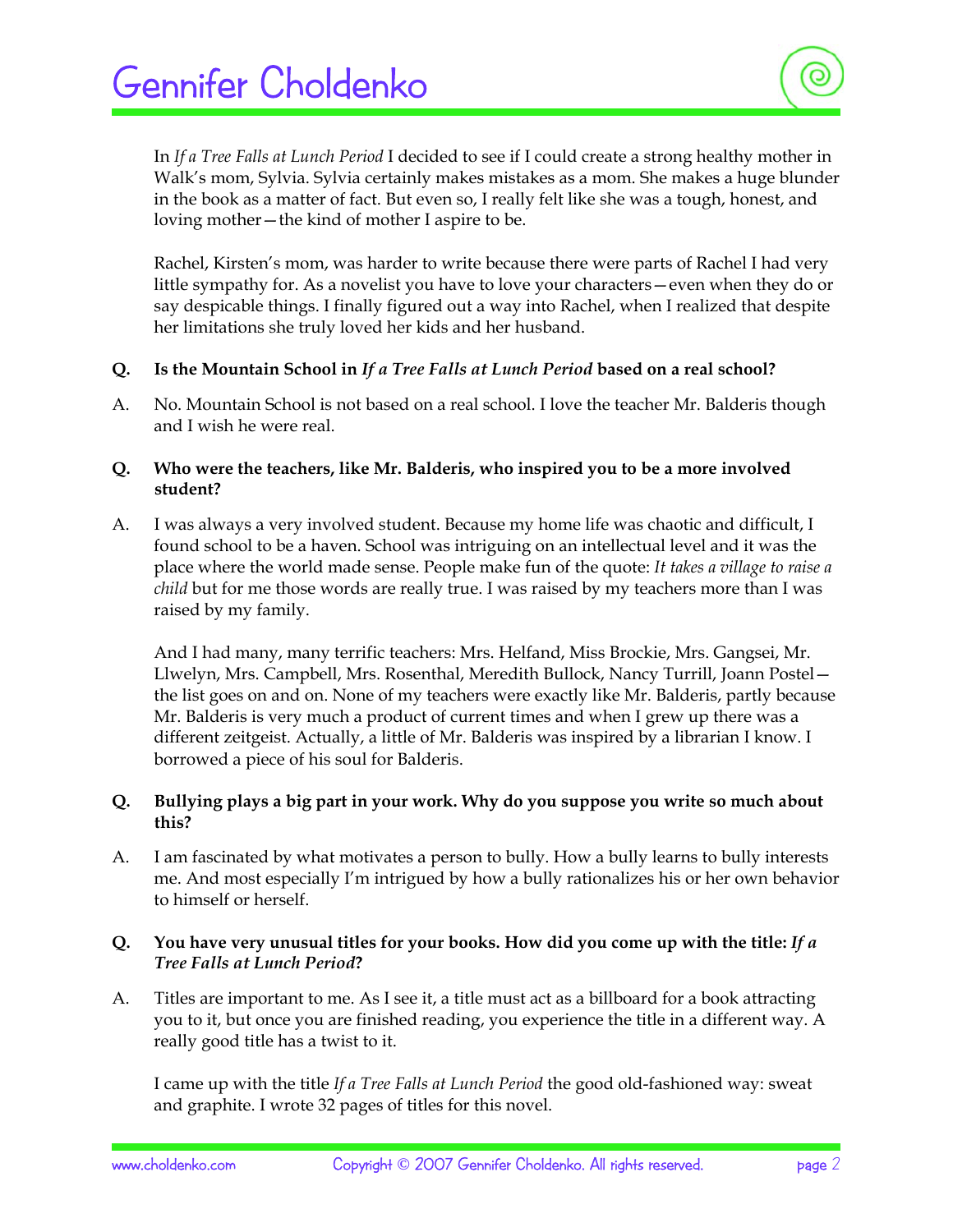

### **Q. Care to share any of the titles that didn't make the cut?**

A. For a long time the book was called *Middle School Will Eat You Alive*.

## **Q. Which brings us to the topic of middle school: why do you suppose you write novels for fourth through eighth graders?**

A. People ask me this a lot. And I always tell them the same thing. I write for this age group because inside I am twelve years old. I can't write YA because I'm not that old yet. Writing for adults seems altogether too boring.

#### **Q. What was the most challenging part of this novel?**

A. For me, the most challenging part of the novel was having the guts to write it. Nice white girls don't write books like this.

#### **Q. Where did you get the ideas for your characters?**

A. I get ideas from all kinds of places. The character Jamal came partly from an experience I had doing a school visit. At this particular school, my presentation was given in the library. Because the library was tiny and the school was quite large, the librarian decided only two kids from each class could attend. After I finished the presentation, a kid came up to me and asked me to autograph a scrap of paper. During lunch with the teachers I learned the kid had immediately gone back to his class and tried to sell my autograph. One of the teachers commented that this particular kid would sell the shoes off your feet. I put a little of that kid in Jamal.

#### **Q. Did you know intelligent kids like Walk when you were in school—kids who weren't afraid to show their intelligence?**

A. Absolutely.

#### **Q. At what point in the writing process did the tree occur to you as a symbol of family continuity?**

A. The tree came late in the revision of this book. When the idea occurred to me it was inchoate. I didn't really understand where it was coming from, but I had this hunch it was somehow relevant to the book. Much of writing novels is like feeling your way in a pitch black room. It isn't an intellectual process so much as it is intuitive.

# **Q. Your last novel,** *Al Capone Does My Shirts* **was historical fiction set in 1935 on Alcatraz Island but this new novel is contemporary fiction set in Mill Valley. What made you decide to write a contemporary novel?**

A. Actually I started writing *If a Tree Falls at Lunch Period* long before *Al Capone Does My Shirts* came out. I began developing ideas for *Tree Falls* in 2001, right before my first novel, *Notes from a Liar and Her Dog,* came out. At the time I had written a first draft of *Al Capone Does My Shirts* but my editor had not yet made an offer on it. Since *Notes from a Liar and*